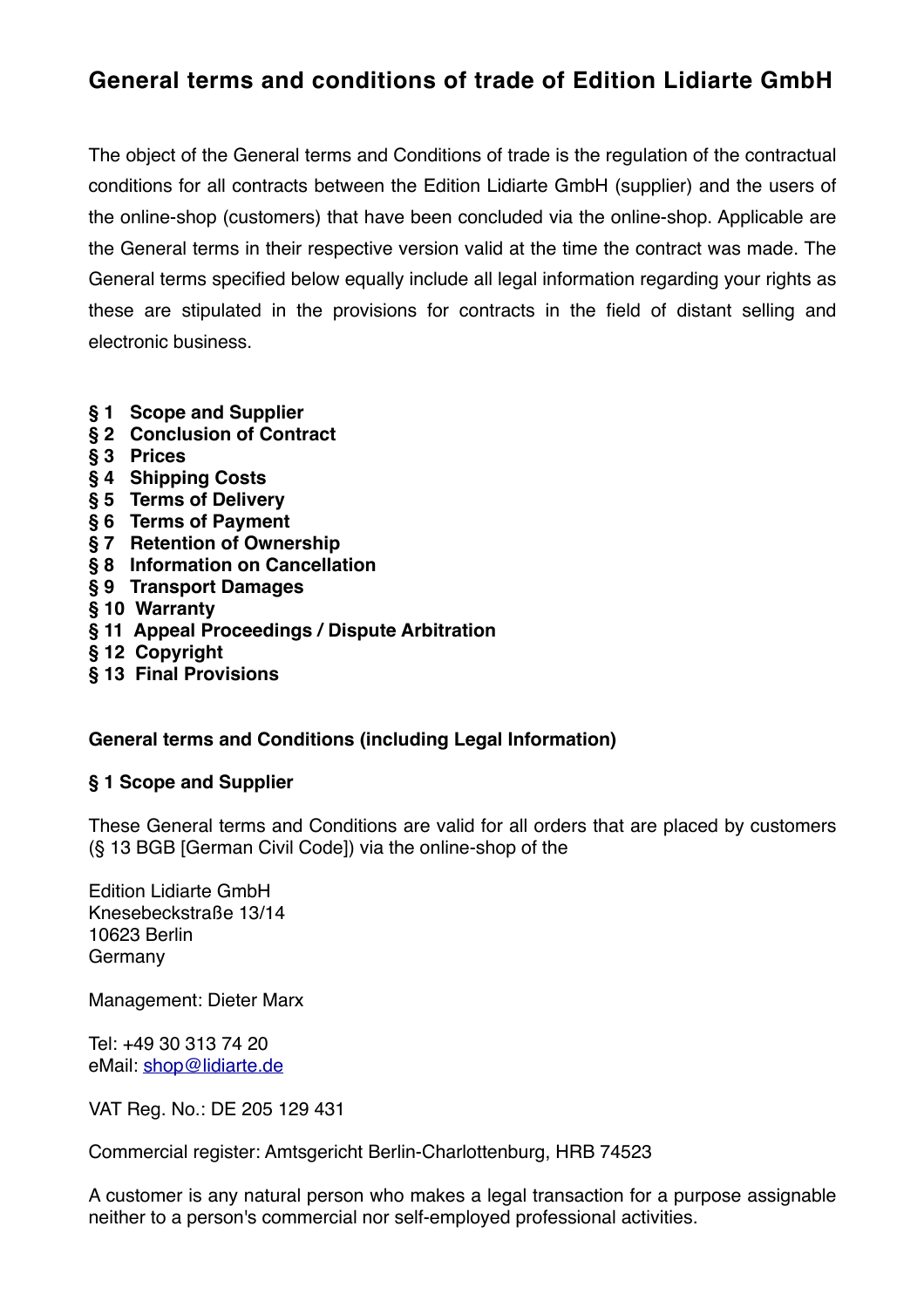## **§ 2 Conclusion of Contract**

**§ 2.1** The representation of products in the online-shop does not constitute a legally binding offer, but is a non-binding online-catalogue. In order to make a binding order for the items contained in the cart, you have to click the button [Order].

**§ 2.2** We accept your order by sending a separate acceptance of the order. A confirmation on the receipt of your order will follow by automated e-mail immediately after you sent the order and is not yet regarded as an acceptance of the contractual offer.

**§ 2.3** Should our confirmation of order contain any spelling mistakes or printing errors, or should our pricing be based on any technical transmission errors, we have a right to avoidance. We would then have to prove to you that this was an error on our part. Any payments already made will immediately be refunded to you.

# **§ 3 Prices**

**§ 3.1** The prices shown on the product pages include the statutory value-added tax valid in the Federal Republic of Germany and other price components and do not include shipping costs. You clearly will be informed on shipping costs once more under Shop Information as well as on the order page. Any banking charges for payments from abroad are to be paid by the person placing the order.

**§ 3.2** The minimum value of an order is 40.- Euros.

# **§ 4 Shipping Costs**

**§ 4.1** Shipping costs for up to 10 posters within Germany will be charged with a standard rate of 7.- Euros, for 11 - 20 posters with 10.- Euros, more than 20 posters 20.- Euros.

**§ 4.2** Shipping costs for up to 10 posters within the European Union will be charged with a standard rate of 12.- Euros, for 11 to 20 posters with 20.- Euros, more than 20 posters 32.- Euros.

**§ 4.3** Shipping costs for up to 10 posters outside the European Union (incl. Switzerland, Iceland, Norway, Russia, Turkey) will be charged with a standard rate of 19.- Euros (airmail), for 11 to 20 posters with 40.- Euros (standard delivery) , more than 20 posters 62.- Euros.

**§ 4.4** For shipments to any non-EU states abroad, additional customs duties, taxes and fees will incur. More information on customs duties you will also find at: [http://](http://ec.europa.eu/taxation_customs/dds/cgi-bin/tarchap?Lang=EN) [ec.europa.eu/taxation\\_customs/dds/cgi-bin/tarchap?Lang=EN](http://ec.europa.eu/taxation_customs/dds/cgi-bin/tarchap?Lang=EN), and for the turnover tax on imports see: <http://auskunft.ezt-online.de/> ezto/Welcome.do, and especially for Switzerland at: [http://xtares.admin.ch/tares/login/loginFormFiller.do.](http://xtares.admin.ch/tares/login/loginFormFiller.do)

## **§ 5 Terms of Delivery**

**§ 5.1** Delivery will be made via DHL.

**§ 5.2** Delivery time will be 3 -10 days, unless stated to the contrary in our offer.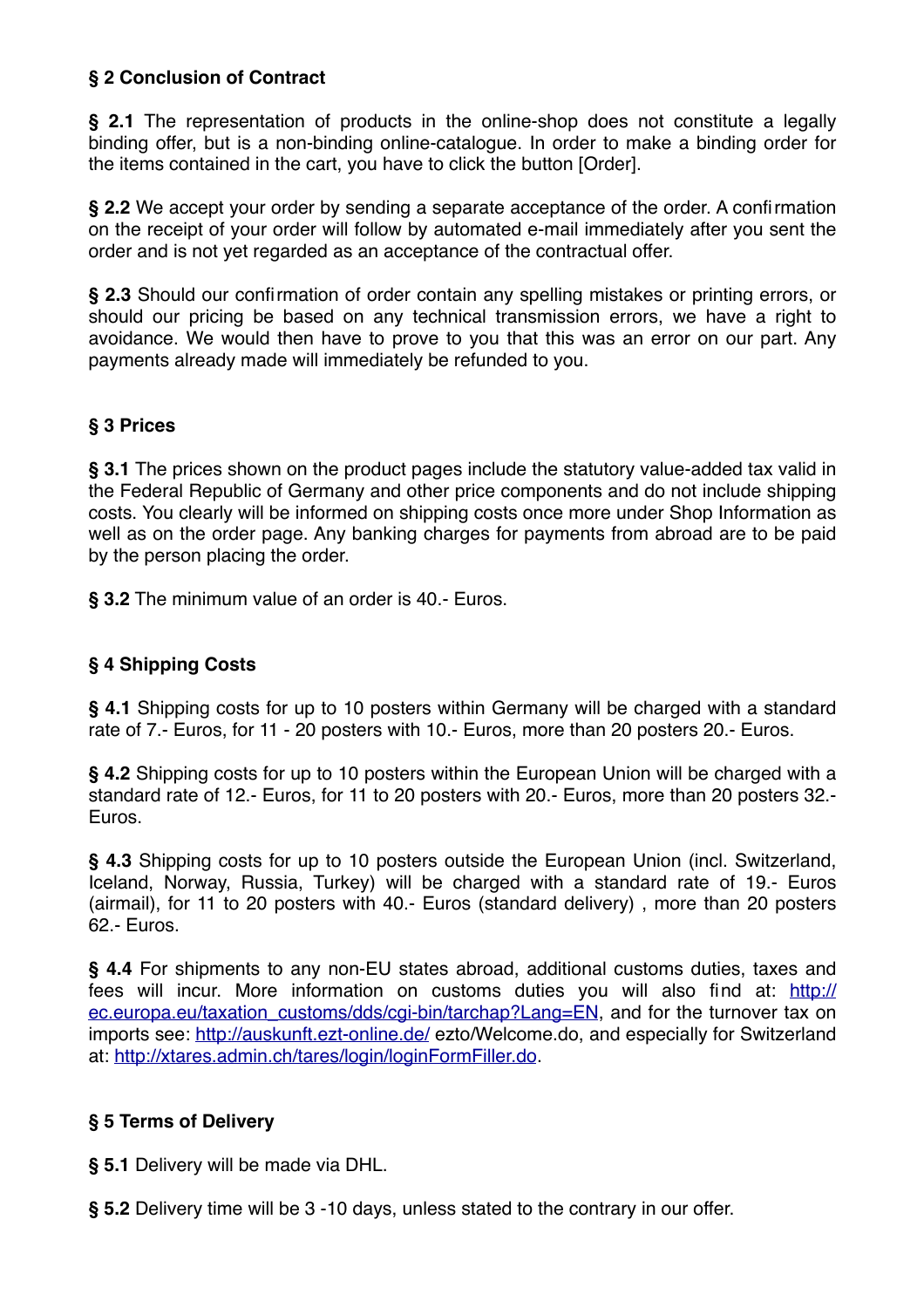**§ 5.3** Should not all of the products ordered be currently available, you will immediately be informed by us. In that case, you are free either to wait for the product ordered or to cancel your order.

**§ 5.4** Should a delivery of the goods not be possible due to your own fault - and despite 3 attempts of delivery -, we may repudiate the contract. Any payments already made will immediately be refunded to you.

## **§ 6 Terms of Payment**

**§ 6.1** Payment can be made either by cash in advance and credit card.

**§ 6.2** If you choose to pay by cash in advance, we will give you our bank account details in our acceptance of order. The invoice amount is to be transferred to our account within a period of 10 days. If you pay by credit card, your account will not be debited before the goods are dispatched.

## **§ 7 Retention of Ownership**

We will retain ownership of the goods until they have fully been paid.

## **§ 8 Cancellation Rights**

**§ 8.1** Customers have the right to cancel their orders within14 days.

#### **Return Policy**

#### *Right of withdrawal*

You have the right to withdraw from this contract within 14 days without giving any reason.

The withdrawal period will expire after 14 days from the day on which you acquire, or a third party other than the carrier and indicated by you acquires, physical possession of the goods.

To exercise the right of withdrawal, you must inform us (Edition Lidiarte GmbH, Knesebeckstraße 13/14, 10623 Berlin, Deutschland, Tel: +49 30 313 74 20, eMail: [shop@lidiarte.de](mailto:shop@lidiarte.de)) of your decision to withdraw from this contract by an unequivocal statement (e.g. a letter sent by post, fax or e-mail). You may use the attached model withdrawal form, but it is not obligatory. You can also electronically fill in and submit the model withdrawal form or any other unequivocal statement on our website [\(https://](https://www.edition-lidiarte.com/catalog/widerruf.php?language=en) [www.edition-lidiarte.com/catalog/widerruf.php?language=en](https://www.edition-lidiarte.com/catalog/widerruf.php?language=en)). If you use this option, we will communicate to you an acknowledgement of receipt of such a withdrawal on a durable medium (e.g. by e-mail) without delay.

To meet the withdrawal deadline, it is sufficient for you to send your communication concerning your exercise of the right of withdrawal before the withdrawal period has expired.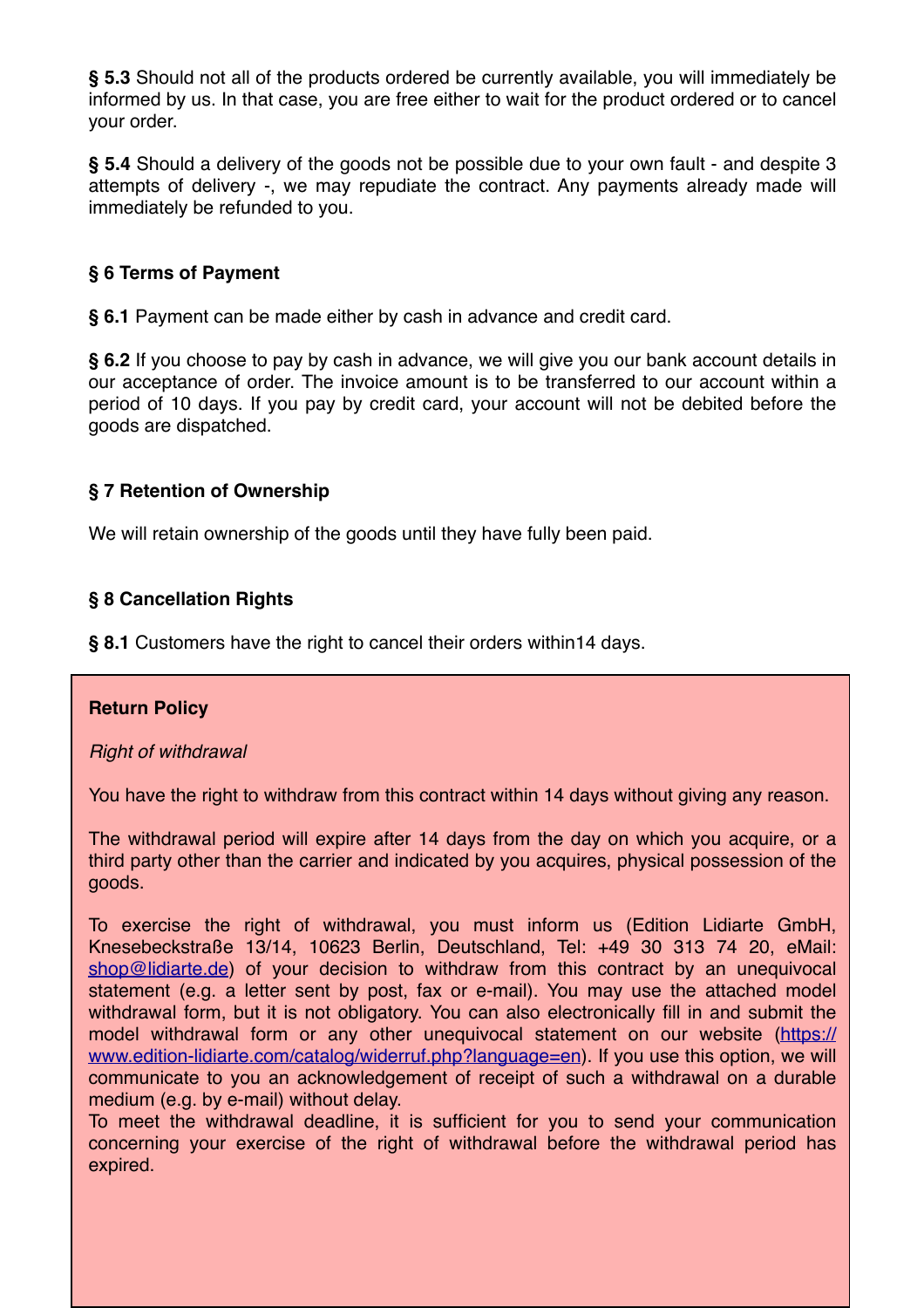#### *Effects of withdrawal*

If you withdraw from this contract, we shall reimburse to you all payments received from you, including the costs of delivery (with the exception of the supplementary costs resulting from your choice of a type of delivery other than the least expensive type of standard delivery offered by us), without undue delay and in any event not later than 14 days from the day on which we are informed about your decision to withdraw from this contract. We will carry out such reimbursement using the same means of payment as you used for the initial transaction, unless you have expressly agreed otherwise; in any event, you will not incur any fees as a result of such reimbursement. We may withhold reimbursement until we have received the goods back or you have supplied evidence of having sent back the goods, whichever is the earliest.

You shall send back the goods or hand them over to us, without undue delay and in any event not later than 14 days from the day on which you communicate your withdrawal from this contract to us. The deadline is met if you send back the goods before the period of 14 days has expired. You will have to bear the direct cost of returning the goods. You are only liable for any diminished value of the goods resulting from the handling other than what is necessary to establish the nature, characteristics and functioning of the goods.

## **End of return policy**

**§ 8.2** Please avoid any damaging or dirtying. Please make sure that the items will sufficiently be protected against transport damages by using the appropriate packaging, to avoid any claims for damages on the grounds of inadequate packaging.

**§ 8.3** Please return the goods to us as stamped parcel and keep the postal receipt. If requested, we will be pleased also to refund to you the postage fees in advance, unless they are to be paid by yourself.

**§ 8.4** Please give us a call before returning the goods, using the telephone number +49 30 313 74 20, to announce the returning. This will enable us to make the quickest possible allocation of the products.

**§ 8.5** Please be informed that the modalities in sections 8.2 to 8.4 are not a condition for effectively exercising the right to cancel.

**§ 8.6** Outside the European Union, the cancellation periods valid in the respective countries will be applicable.

#### **§ 9 Transport Damages**

**§ 9.1** Despite all due care, delivery may be damaged during transport. In that case, we will of course refund you for the damaged products, without any costs arising for you.

**§ 9.2** If the goods delivered show any evident transport damages, please immediately complain about such faults to the supplier, and please get into touch with us as soon as possible.